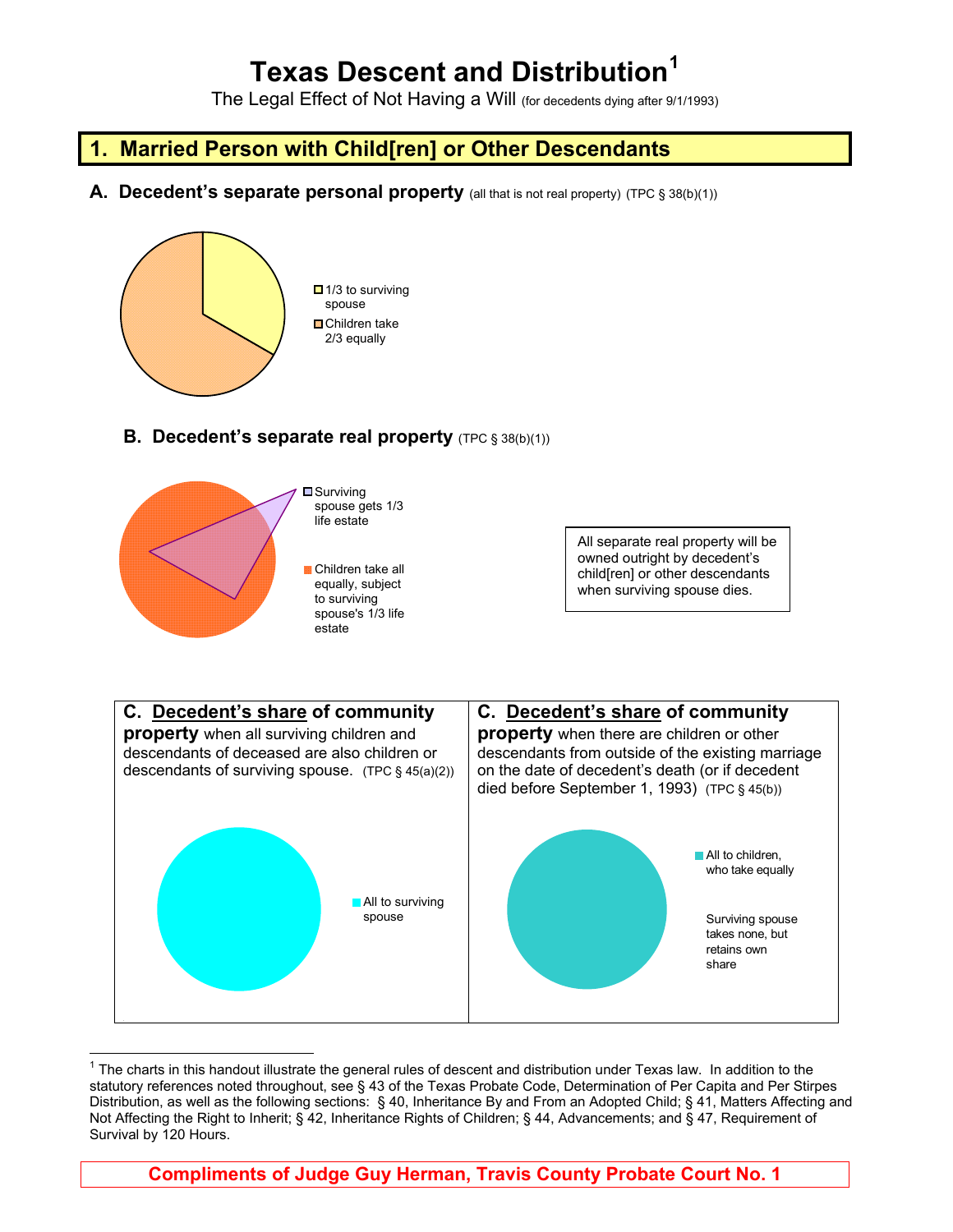### **2. Married Person with No Child or Descendant**

A. Decedent's separate personal property (all that is not real property) (TPC § 38(b)(1))



#### **B.** Decedent's separate real property (TPC § 38(b)(2))



**C. Decedent's share of community property** (TPC § 45(a)(1))



**Compliments of Judge Guy Herman, Travis County Probate Court No. 1**